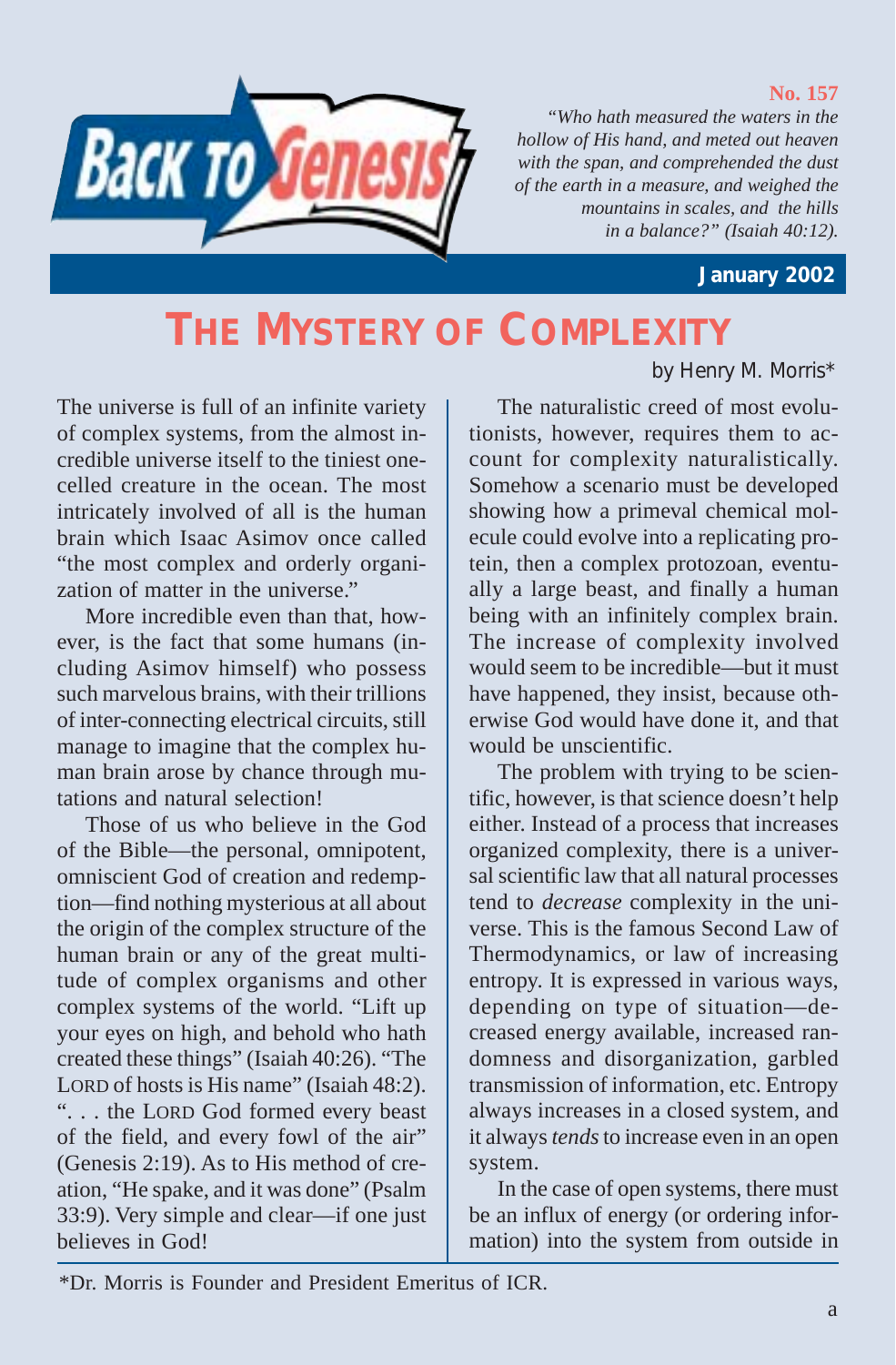order to keep it in equilibrium and for a time to offset the tendency to decay. Eventually it will decay anyway; a man, for example, may keep functioning for many years, but he will finally die. By the same principle, the earth and all its systems could survive, perhaps, for millions of years, but the sun would itself finally burn out and the earth's supply of external energy lost, so the earth and its systems also would all disintegrate and die. In fact, if present processes continue long enough, the universe itself will ultimately die.

How, then, when the whole universe is decaying and dying, struggling hard just to maintain a fragile equilibrium in which living humans and animals can be maintained for a while—how can *evolution* toward higher organized complexity ever take place at all? Well, here is their current best answer:

> Thus, once again we conclude that an energy flow through an open system is an absolute necessity if order is to be created from disorder.<sup>1</sup>

Yes, but *that* is necessary just to maintain its present order (or better, organized complexity). How can it be increased? How can a population of worms, say, be upgraded into a population of human beings?

Most evolutionists today, when pressed to answer such questions, will say that Ilya Prigogine, with his concept of "dissipative structures" in "far-fromequilibrium" thermodynamics, has provided the answer to the mystery of life's origin. That it does not really do so, however, I have tried to point out in several previous discussions, so will not repeat the discussion here.<sup>2</sup>

However, the author of a recent book has now taken on the ambitious project of applying the Prigogine approach, not just to the origin of life from non-life, but also to every stage of evolution, from the

evolution of the cosmos to the evolution of social systems. He rather audaciously tries to make the Second Law of Thermodynamics and the dissipation process, with its inevitable increase in entropy, the very generator of evolution and increased complexity.

> At all times in the Universe, and at all places, the second law of thermodynamics is the ultimate arbiter of Nature's many varied transactions; it, and the ubiquitous process of energy flow directed by it, embody the underlying physical principle behind the development of all things.<sup>3</sup>

Chaisson, like Prigogine and other writers, has been able to note certain situations where a sudden increase in "order" in a system has been generated in a part of that system. The special condition required seems to be "fluctuations" in the flow-through of energy under "farfrom-equilibrium" conditions in that field of flow. In such unstable conditions, there also is inevitably an abnormally large amount of energy lost to the external environment—hence the name "dissipative structures."

Prigogine's classic example of such structures was the sudden development of eddies in a liquid surface caused by a flow of heat up from a source of heat at the bottom. These are "ordered" structures, but they are necessarily accompanied by increased dissipation of energy to the environment. Another oft-used example is the tornado, a highly ordered structure generated by flow of heat and/or air in the atmosphere.

> Tornadoes are paragons of order through fluctuations. . . . though superbly (and locally) constructed, can be utterly (and globally) destructive...<sup>4</sup>

How such dissipative structures, even if they are maintained indefinitely by the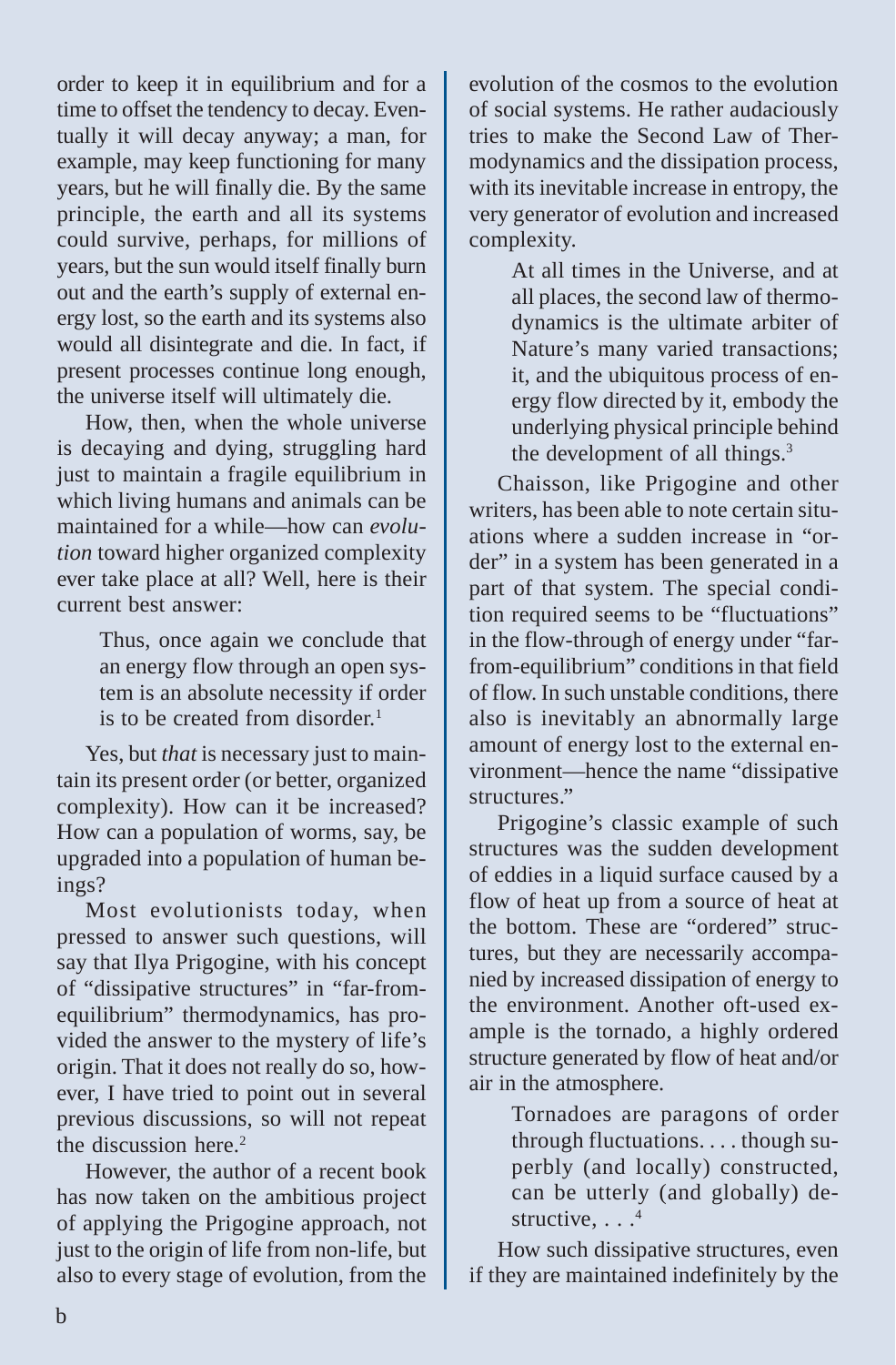continuing non-equilibrium thermodynamics of the field of flow, can ever be the base on which higher and still higher degrees of complex structure can be developed is still a mystery which Chaisson does not pretend to solve in his entire book on "cosmic evolution." He, like Prigogine and other evolutionists, is adept at making broad evolutionary generalizations, but also at avoiding experimental proof.

With the whole universe running down, and with the decay process apparently even hastened by the extra energy loss required to generate increasing complexity, how can the evolutionary process possibly be sustained, all the way from particles to people?

The non-equilibrium dynamics are universally maintained, Chaisson believes—believe it or not—by the expanding of the universe!

> The very expansion of the Universe, then, provides the environmental conditions needed to drive order from chaos; the process of cosmic evolution itself generates information $5$

But saying so doesn't make it so! We would like to see some real scientific evidence that this supposed cosmic process of universal expansion is really generating evolution. But Chaisson only provides wishful thinking.

> How that order became manifest specifically in the form of galaxies, stars, planets, and life has not yet been deciphered in detail.<sup>6</sup>

But, even after such a profound understatement, this eminent cosmologist still claims to have developed a thought channel which evolutionists can use to guide their wishful thinking.

> We thereby have a means to appreciate in the main, if perhaps not yet

understand the particulars, the observed rise in complexity throughout the eons of cosmic evolution.7

He also says his present 274-page book is an "abridgement" of a "larger opus to come" in which all the specific evidences can be given to show just *how*, in detail, an over-all disintegration of complexity in the universe somehow really produces more complex systems all over the universe.

Right now, however, the details are all missing. Chaisson at least does acknowledge that there is much work yet to do before evolutionists will really have a rational explanation of complexity without God.

> Our treatment of cosmic evolution set forth in this book is by no means complete or comprehensive, especially regarding the devilish details.<sup>8</sup>

I might respectfully suggest that Dr. Chaisson carefully consider whether the devil is not only in the details but in the whole concept of cosmic evolution, especially the oxymoronic idea of complexity through dissipation and evolution by entropy.

## **References**

- 1. Eric J. Chaisson, *Cosmic Evolution* (Cambridge, Massachusetts: Harvard University Press, 2001), p. 47.
- 2. See, for example, *Science and Creation*, volume 2 in *The Modern Creation Trilogy*, by Henry M. Morris and John D. Morris (Master Books, Green Forest, Arkansas, 1996), pp. 150–158.
- 3. *Cosmic Evolution*, pp. 207–208. The author of this book is a research professor in physics, astronomy, and education at Tufts University.
- 4. Eric J. Chaisson, op. cit., pp. 62–63.
- 5. Chaisson, p. 131.
- 6. Ibid.
- 7. Ibid.
- 8. Ibid. 4